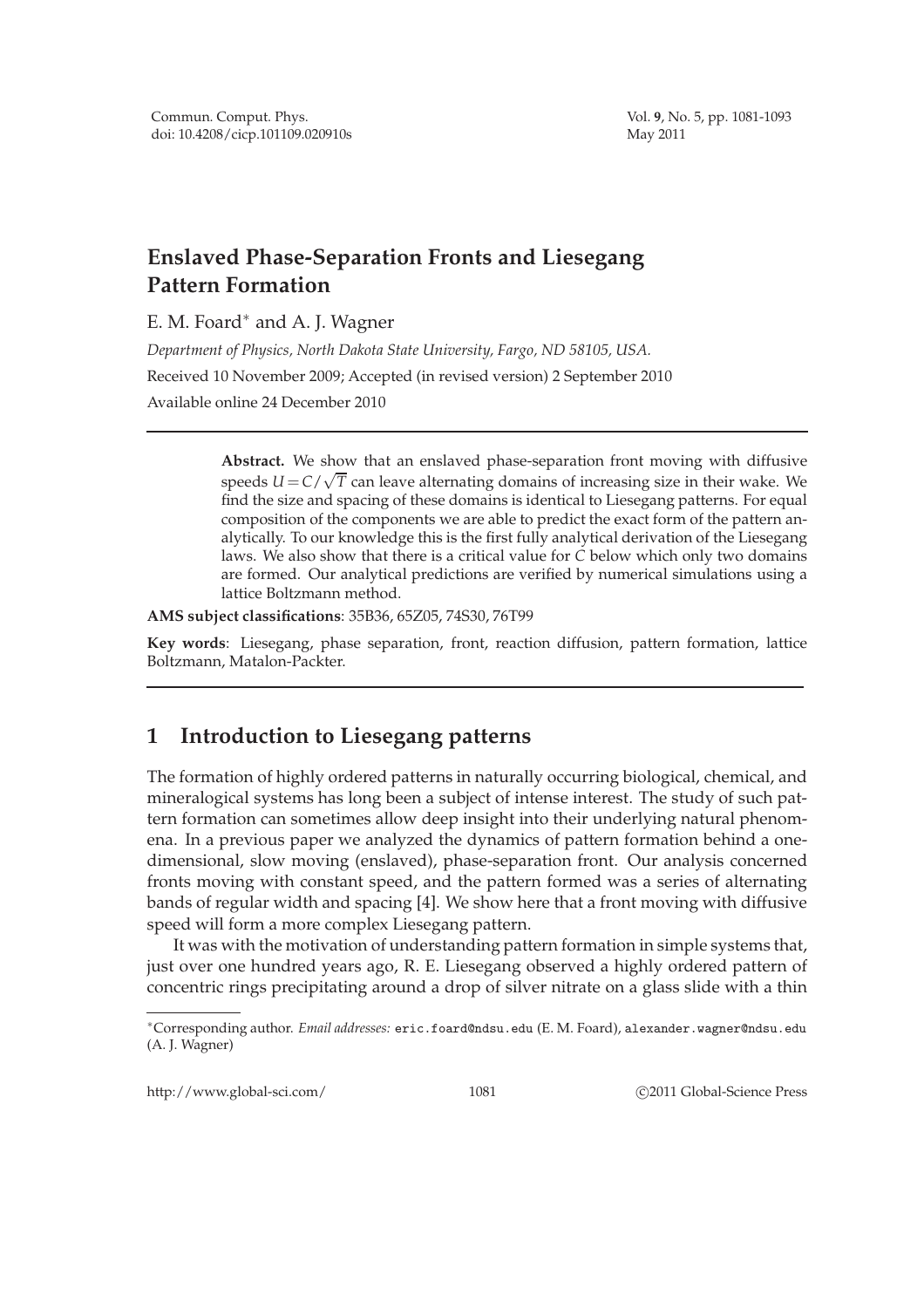gel coating containing potassium dichromate [8]. These concentric rings are now known as Liesegang rings. The radial width and spacing of the rings increases with increasing distance from the center. Rings close to the center are narrow and tightly packed. Rings far from the center are wide and far apart. The pattern forms from the center outwards, and is stationary once visible. Several alternatives to silver nitrate and potassium dichromate in the production of Liesegang rings have been used in the literature. In general, some electrolytes *A* and *B* combine to form an insoluble precipitate *D* which then produces Liesegang patterns. Most recent publications use linear Liesegang patterns of bands and gaps which are produced by adding the *A* electrolyte to a test-tube containing the *B* electrolyte suspended in gel [9].

To characterize Liesegang bands or rings, they are typically numbered from the first formed to the last formed, the *n*th appearing at time  $t_n$  at position  $x_n$  with a width  $w_n$ . Repeated careful measurements of Liesegang patterns revealed that discrete, defect-free bands could be characterized by a set of empirical laws [6]. They are

Time Law 
$$
x_n \propto \sqrt{t_n}
$$
, (1.1a)

$$
Spacing Law \t\t x_{n+1}/x_n = 1 + p, \t\t (1.1b)
$$

$$
Width Law \t x_n \propto w_n. \t (1.1c)
$$

The *time law* relates the position of the *n*th band with the time of its appearance. The location of subsequent bands is given by the *spacing law*, where *p*>0 is the spacing coefficient. The *width law* states that the band width is proportional to the position of the band, which is a natural result of the *spacing law* with the assumptions of mass conservation and uniform concentration of precipitate bands [7]. These laws are only considered valid for *large n*. Much attention has been paid to the phenomenological Matalon-Packter law  $p = F(B_0) + G(B_0)/A_0$ , which relates *p* to the initial concentrations  $A_0$  and  $B_0$  of the *A* and *B* electrolytes [2].  $F(B_0)$  and  $G(B_0)$  are known to be decreasing functions of  $B_0$ , though not much else about them is known. Antal et al. [2] show that the Matalon-Packter law can be derived in limiting cases from more general expressions.

Soon after their characterization, study into the nature and cause of Liesegang patterns was prolific. For instance, a paper by Stern in 1954 makes mention of more than six hundred papers having been published on the subject by that time [10]. There were many early attempts to develop a comprehensive model of Liesegang pattern formation. However, it proved difficult to account for the wide variety and complexity of possible patterns, and many early models were eliminated by additional experiments. The complexity of Liesegang pattern formation thwarted theoretical understanding, and progress slowed. More than a century later there is currently still no generally accepted comprehensive mechanism for Liesegang pattern formation.

Current dominating theories of Liesegang pattern formation can be categorized as either an *ion-product supersaturation* theory where electrolytes combine directly into the precipitate  $(A+B\rightarrow D)$ , or a *nucleation and growth* theory where one or more intermediate compounds form before final precipitation  $(A+B\rightarrow C\rightarrow D)$ . A brief discussion of these models is given in the recent paper by Jahnke and Kantelhardt [7].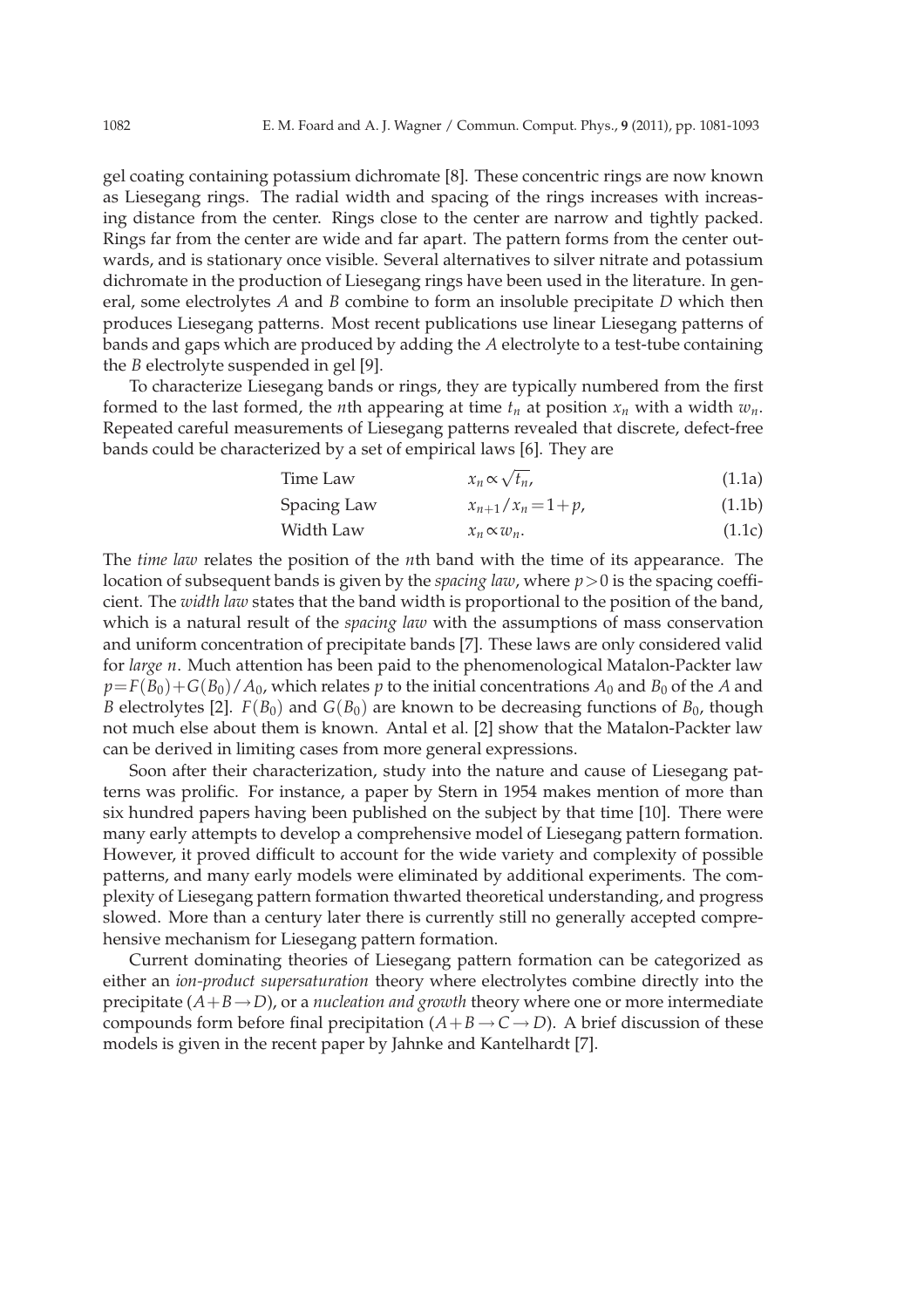For either of these theories, precipitation occurs behind a reaction front formed by the *A* electrolyte diffusing into the *B* electrolyte. Since the initial concentration  $(A_0)$  of *A* in the drop is typically an order of magnitude higher than the concentration  $(B_0)$  of *B* in the gel, the time dependent concentration profile  $A(x,t)$  of A electrolyte in the gel forms a reaction front which resembles the familiar heat-diffusion profile moving with speed  $u_r \propto t^{-1/2}$  [2]. Coincident with, or trailing behind this reaction front is a precipitation front, moving at a speed  $u_p \!\propto\! t^{-1/2}$ , which produces the banded pattern. The precise relationship of the precipitation front to the reaction front depends on the specific chemical and physical mechanism of Liesegang pattern formation which are still not entirely understood.

The recent trend for publications on Liesegang patterns shows a re-surging interest. A search of the ISI Web of Science Internet database for publications on the topic "Liesegang" shows an increase in papers since a fall in the early second half of the 20th century. We found only 8 papers from 1970 to 1979, 35 from 1980 to 1989, 107 from 1990 to 1999, and 196 since 2000. Much of the recent research into Liesegang pattern formation has focused on the moving front by employing a variety of numerical techniques to simulate models of precipitation fronts. Some examples are the reaction-diffusion cellular automata simulations by Chopard et al. [3], direct simulation of a model-B system with a chemical reaction like source term by Antal et al.  $[1]$  and Rácz  $[9]$ , the discrete stochastic simulation which used random walkers to model the diffusion front by Izsák and Lagzi [5], as well as the lattice gas simulation by Jahnke and Kantelhardt [7].

In this paper we show that patterns identical to Liesegang patterns can be formed in a much simpler physical system. We consider a binary mixture that can phase-separate if a control parameter crosses a critical value. In this system an enslaved phase-separation front moves at a speed of  $u=ct^{-1/2}$ . An example of such a system would be a binary mixture that is cooled below its critical temperature from one end. This situation is somewhat similar to that of the electrolytes, where material is formed at the front and will subsequently phase separate. However the details are quite different, most notably in the nucleation conditions.

It should be noted that this model is somewhat similar to the Model-B precipitation front proposed by Antal et al. [1], but there are several key differences. Their model has a moving, Gaussian shaped source of A-type material designed to mimic the product of a chemical reaction front. Their source moves through a region which is phaseseparated into an equilibrium  $\beta$ -type. When the concentration of  $\mathcal{A}$ -type material in a given area reaches the spinodal value, an  $A$ -type domain nucleates and depletes the surrounding region of its A-type material. The source moves on, leaving stable domains. The speed, width, and concentration of their source are free parameters of their model. Our model has an abrupt control parameter front which induces phase-separation as it passes through a mixed material, the mechanism for nucleation of new domains is quite different. Notably switching does not occur at the spinodal value for reasons explained in [4]. Also the analysis of Antal et al. is numerical in nature. Our model has only one parameter and can be solved analytically.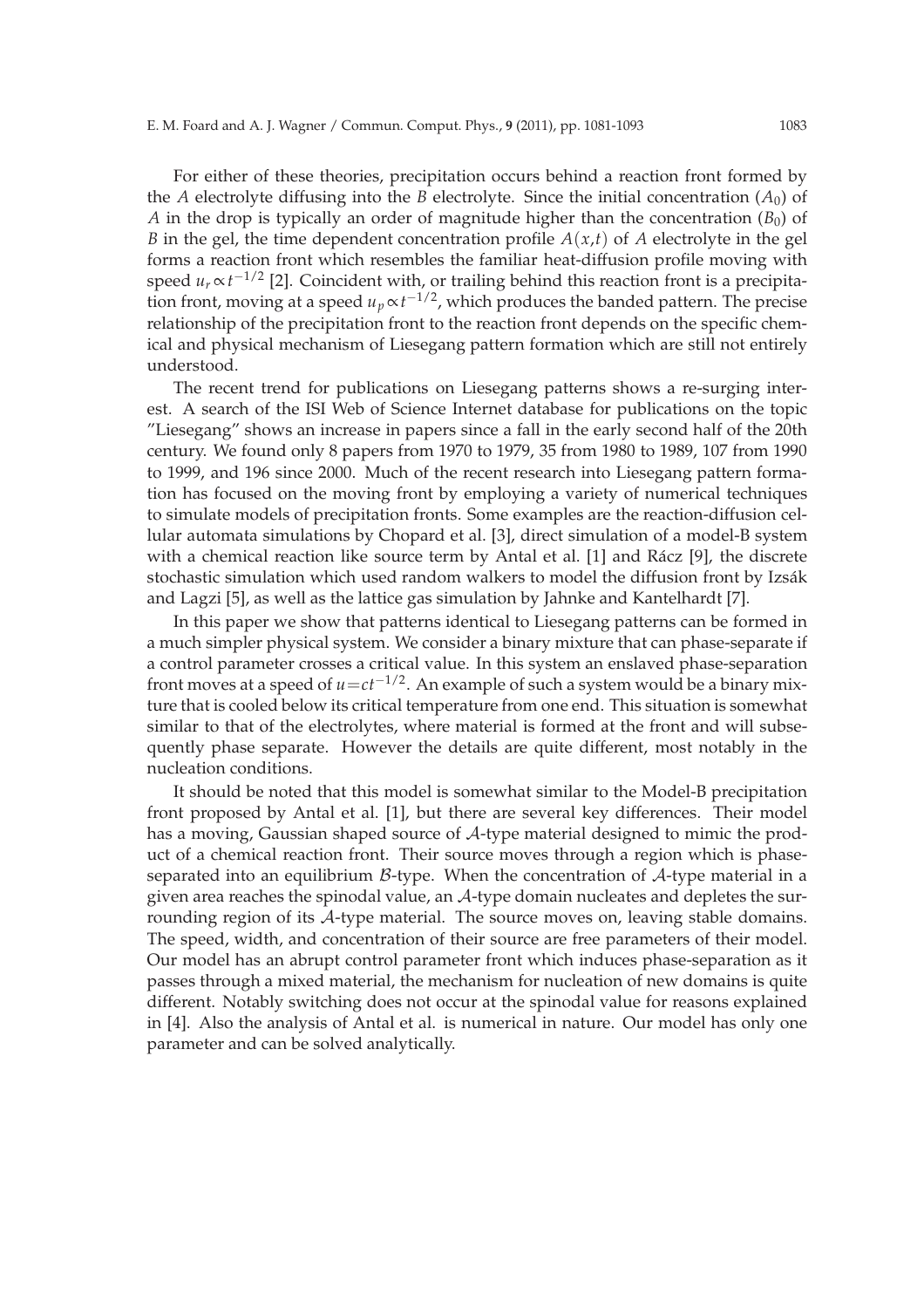To allow for an analytical treatment we make the simplifying assumption of an abrupt front. We expect that the results will be qualitatively similar to those for an extended control parameter front. In practice, an abrupt front could be experimentally achieved by immersing a thin sample into a temperature bath at a prescribed speed *u*∝*t* −1/2 .

The key result is that we are able to analytically determine the resulting patterns and we show that they obey the Liesegang laws given by Eqs. (1.1a), (1.1b), and (1.1c). We derive an analytical expression for the spacing coefficient *p* in terms of the free parameters of this model. We verify these theoretical predictions by direct numerical simulations using a lattice Boltzmann method.

## **2 A model for Liesegang patterns formed by enslaved phase separation fronts**

We consider two materials, an  $A$ -type and a  $B$ -type, in an incompressible mixture such that the total density  $\rho = \rho_A(x,t) + \rho_B(x,t)$  remains constant. The relevant variable is then the relative concentration of  $A$  to  $B$ -type material defined as

$$
\phi(x,t) = \frac{\rho_{\mathcal{A}}(x,t) - \rho_{\mathcal{B}}(x,t)}{\rho}.
$$
\n(2.1)

From here on the time and position dependence of the concentration will be implied. For simplicity we assume that the two materials have the mixing free energy described by a *φ* 4 law

$$
F = \int dx \left[ \frac{a(x,t)}{2} \phi^2 + \frac{b(x,t)}{4} \phi^4 + \frac{\kappa(x,t)}{2} (\nabla \phi)^2 \right].
$$
 (2.2)

The time and position dependence of the control parameters (*a*, *b*, and *κ*) are such that they constitute a spatially abrupt transition from the mixing region to the phase-separating region of the phase diagram. For example:

$$
a(x,t) = a_S + (a_M - a_S) \Theta\left(\int u dt + x_0\right),\tag{2.3}
$$

where  $\Theta$  is the Heaviside step function, and the transition takes the form of a front moving with velocity  $u(t)$ . The free energy of Eq. (2.2) has a single minimum for  $a > 0$ , resulting in material *mixing*. When *a*<0 there are two minima, resulting in the *separating* of material. The control parameters for the *mixing* and *separating* regions are denoted by subscripts *M* and *S* respectively. The other parameters are defined similarly.

Since we assume incompressibility and a one-dimensional geometry of the system, hydrodynamics can be neglected here, and the dynamics is therefore purely diffusive

$$
\partial_t \phi = \nabla \big[ m(x, t) \nabla \mu(x, t) \big]. \tag{2.4}
$$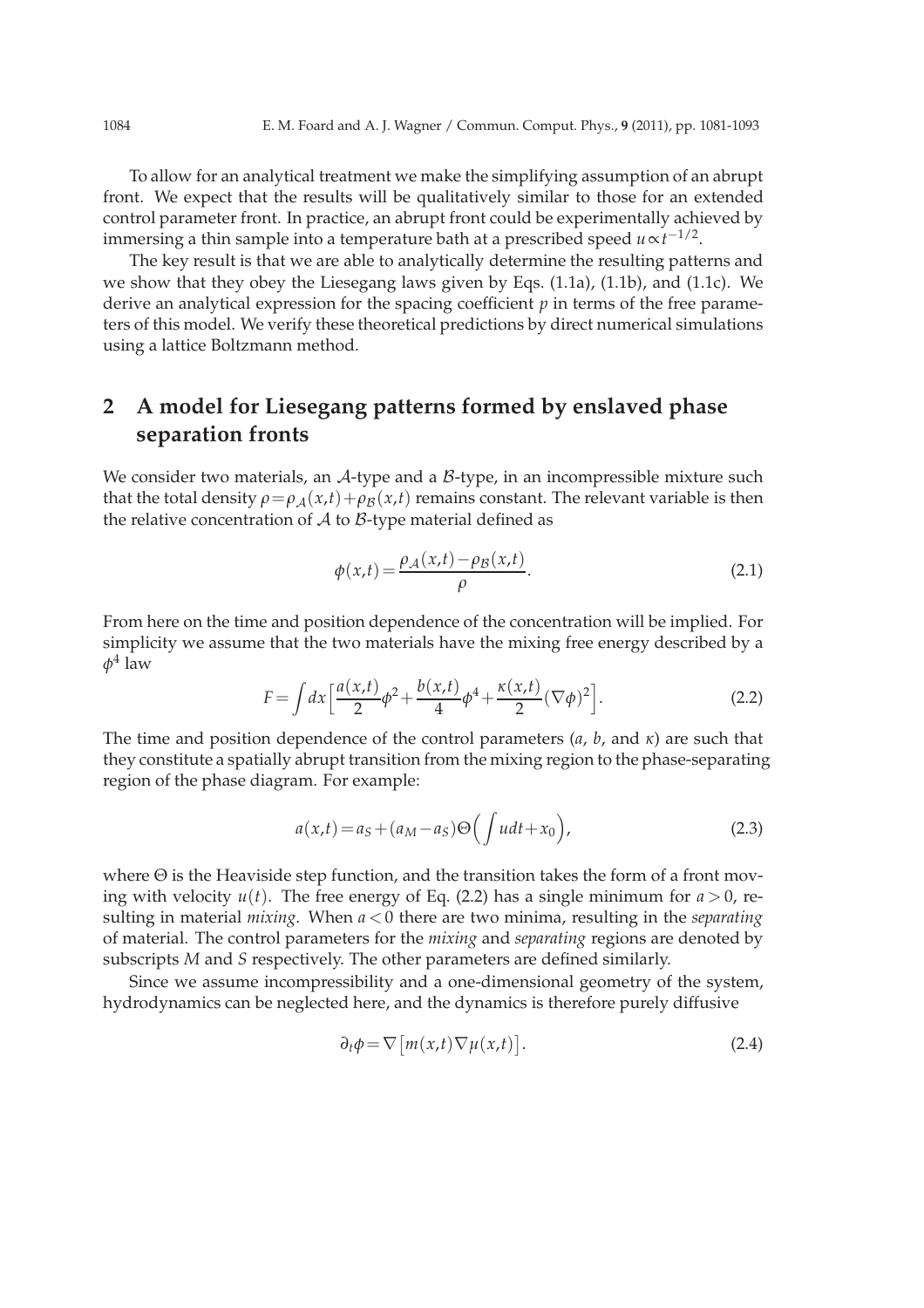The chemical potential is derived from the free energy as,

$$
\mu(x,t) = \frac{\delta F}{\delta \phi} = a(x,t)\phi + b(x,t)\phi^3 - \kappa(x,t)\nabla^2 \phi,
$$
\n(2.5)

and the diffusive mobility *m* is one of the control parameters which can vary across the front similarly to (2.3). Aside from time and space dependence of the control parameters, this is the familiar Model-B.

This model for a moving front has many parameters which can affect the dynamics of phase separation, however not all of these parameters are independent. As we elaborate on in our previous paper, introduction of appropriate time, space, and concentration scaling can non-dimensionalize the equations of motion [4]. For the remainder of this paper we will work entirely in the non-dimensional scales

$$
T = \frac{t}{t_{sp}}, \qquad X = \frac{x}{\lambda_{sp}}, \qquad \Phi = \frac{\phi}{\phi_{eq}}.
$$
 (2.6)

Here  $t_{sp} = 4\kappa/ma^2$  and  $\lambda_{sp} = 2\pi\sqrt{-\frac{2\kappa}{a}}$  are the characteristic time and length scales of spinodal decomposition, and  $\phi_{eq} = \sqrt{-a/b}$  is the positive equilibrium concentration of the phase-separated material. Non-dimensional quantities will be denoted by capital letters.

Nondimensionalization reduces the free parameters to an independent set of four parameters:  $U = u/u_{sp}$  is the speed of the front scaled by the natural speed of spinodal decomposition  $u_{sp} = \lambda_{sp}/t_{sp}$ ,  $M = m_M/m_S$  is the ratio of the diffusive mobility ahead of the front to behind the front,  $A = -a_M/a_S$  is the depth of the quench into the unstable region of the phase diagram, and  $\Phi_{in} = \phi_{in}/\phi_{eq}$  is the non-dimensional initial concentration of the mixed material. As we have previously shown, the dynamics becomes particularly simple if we let the diffusive mobility ahead of the front be negligible  $m_M \rightarrow 0$ . In this case the dynamics ahead of the front, represented by Eq. (2.4), is halted. This makes the *A* parameter unnecessary. This is not a particularly physical assumption, but it does only cause a small quantitative change in the pattern formation as compared to  $M = 1$ , as we have previously shown [4]. The existence of analytical solutions, however, makes  $M=0$ an attractive choice. If we then assume that the front moves into material which has an equally mixed initial concentration, the morphology of domains formed depends only on the non-dimensional front speed (*U*). Interestingly, an analytical expression can be found for the non-dimensional domain wavelength (*L*) when *U* is small and constant:

$$
L(U) = \frac{4\left[\sqrt{6} + 6\ln(2 - \sqrt{2/3}) - 3\right]}{3\pi^2 U} = \frac{\Psi_0}{U}.
$$
 (2.7)

The derivation of this law is given in [4]. Because it is convenient to work with this analytical solution, we will focus on the condition where the initial mixed material contains equal parts of  $\mathcal A$ -type and  $\mathcal B$ -type material.

To complete our model we require that the front moves with a time dependent speed

$$
U(T) = \frac{C}{\sqrt{T}},
$$
\n(2.8)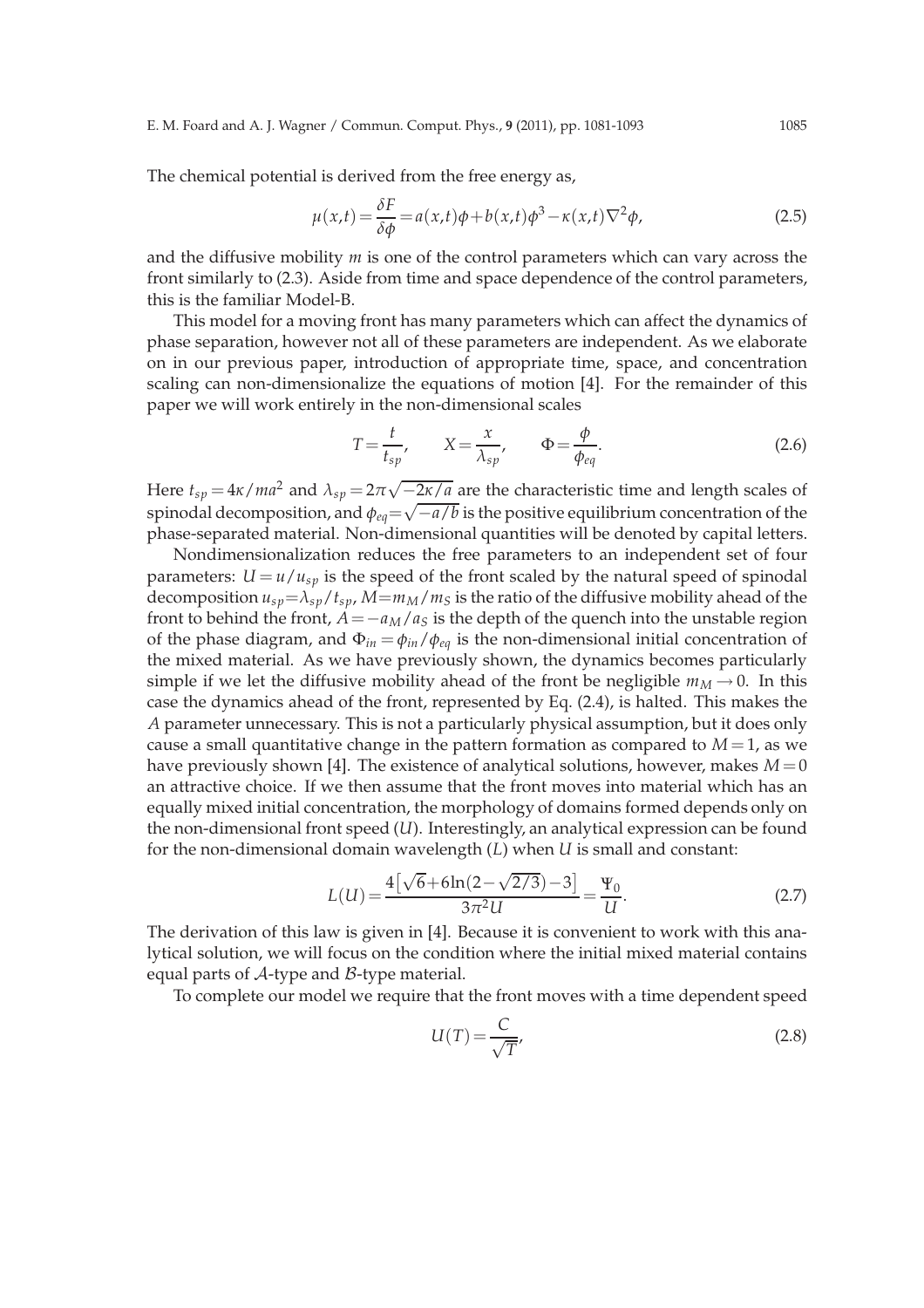appropriate for a diffusive velocity. The parameter *C* now becomes the only free parameter in this model. This parameter will therefore determine the spacing and width of the resulting domains.

## **3 Derivation of Liesegang laws**

We will now show that for certain parameter choices the model presented in the previous chapter will result in the formation of Liesegang patterns. We will do this by deriving the Liesegang laws of Eqs. (1.1a), (1.1b), and (1.1c) directly from the model. We will conclude this section by deriving a Matalon-Packter like analytical expression for the spacing coefficient.

We first recognize that domain production at any point in space can only occur after the phase-separation front has passed. From our previous paper we observe that once an enslaved front has passed a point, domain growth or nucleation occurs very rapidly [4]. That is, domains form and grow near the front. The position of the front at time *T* is found by integrating the front-speed:

$$
X(T) = \int_0^T U(T) dT = \int_0^T \frac{C}{\sqrt{T}} dT = 2C\sqrt{T} = \alpha\sqrt{T}.
$$
 (3.1)

From this we see that if domains are formed, then the *n*th domain will be formed at time *T<sub>n</sub>* at position  $X_n$  which is proportional to  $\sqrt{T_n}$  in agreement with the time law of (1.1a). This is simply a result of the imposed front speed.

Deriving the width and spacing laws is more interesting. As we found in our previous paper [4] and reproduced in Eq. (2.7), a front moving at constant speed produces domains of a predictable wavelength. In the process of deriving Eq. (2.7), we discovered domain growth has two distinct stages: first is a formation stage where a domain nucleates at the front and grows as it is pulled along with the front until a new domain nucleates; second is an expansion stage where the just detached domain grows due to deposition of material excluded from the newly forming, opposite type domain. For a constant speed front moving into material which is initially symmetrically mixed and of negligible mobility, each stage accounts for growing half of the domain's final width. In essence, it takes two domain-type switching cycles to completely form a stable domain, and the domain width grows at half the front speed.

The width of a domain as it detaches from a constant speed front is half of its final width, which is then a quarter of the constant speed domain wavelength for a front at that speed. If the front speed is changing, the width at detachment *Wdet* is one quarter the domain wavelength predicted in Eq. (2.7) for a front moving with instantaneous speed *U* at detachment. This statement implies the assumption that our nucleation theory that was derived for constant *U* can also be applied for time-dependent *U*. This is a non-trivial assumption but it is justifiable by the excellent agreement of our theory with direct numerical simulations of the full PDE. Using Eq. (2.8) to replace the front speed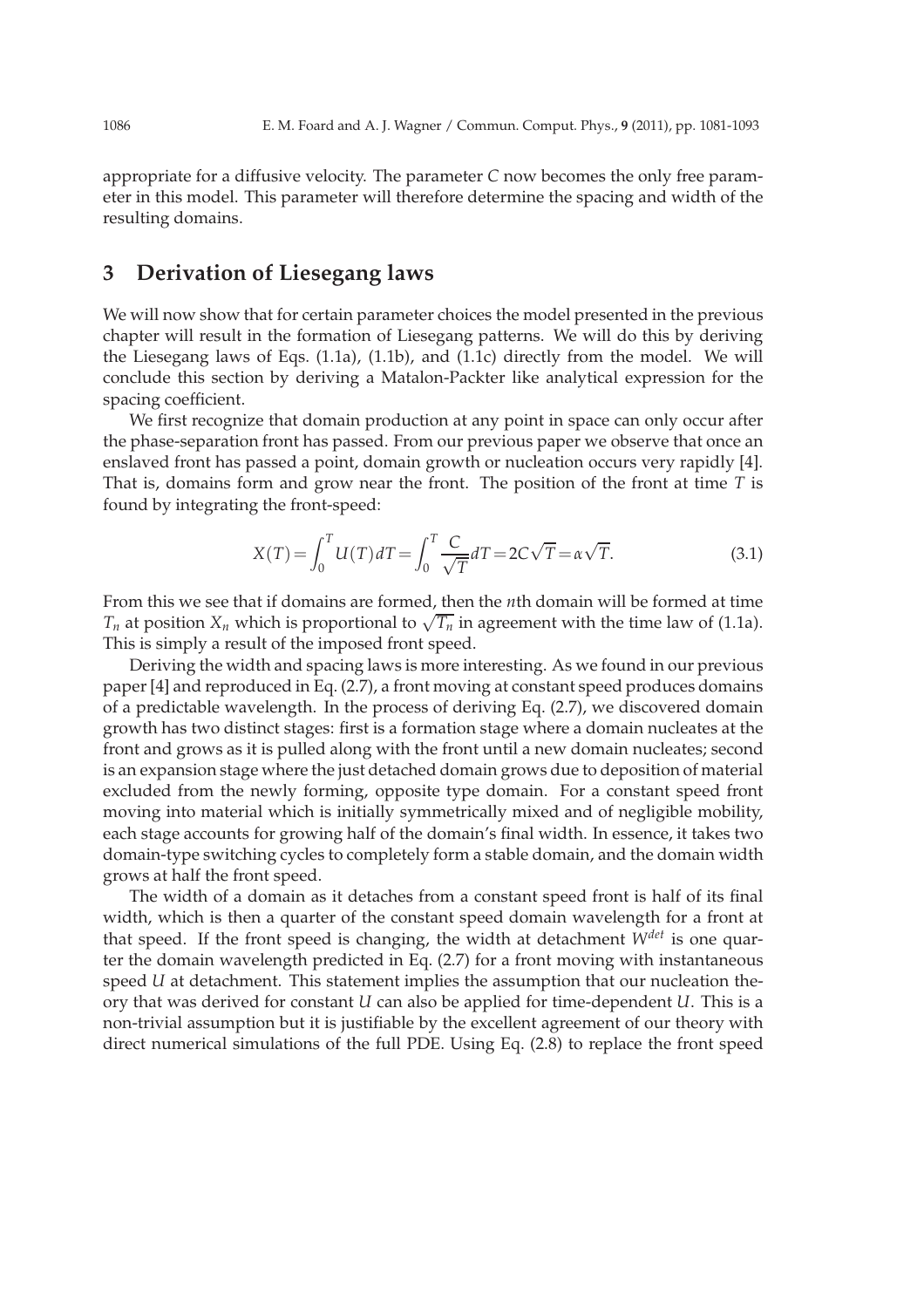

Figure 1: The top of the figure is a concentration profile in a Liesegang pattern where positive equilibrium concentration domains are considered bands and negative equilibrium concentration domains are gaps. The bottom of the figure shows three important aspects of Liesegang pattern formation corresponding to the concentration profile at the top. The dashed line represents the distance from the previous domain in the final morphology. We label the position of the first interface of a domain  $n$  as  $X^0_n$ . Therefore the height of the dashed line is  $X - X_n^0$  where *n* is the domain that exists at position *X*. The dashed line has slope 1 because the *W* and *X* axes have the same scale. The dotted line represents the width *W* of the front-attached domain as a function of the front position *X*. The slope 1/2 is explained in the text and in our previous paper on enslaved front phase-separation [4]. The solid line represents the maximum front-attached domain width of Eq. (3.2) for the position *X* of the front. When a domain forming at the front reaches *Wdet*(*X*), it detaches from the front, and a new domain is nucleated at the front. The dotted, dashed, and solid lines all intersect at the points where domain type switching occurs at the front. Note that when a domain *n* becomes detached from the front its first interface becomes stationary at  $X_n^0$ .

dependence with time, then using Eq. (3.1) to replace the time dependence with position, we can predict the width *Wdet* of a domain as it detaches from a front when this front is at position *X*:

$$
W^{det} = \frac{1}{4}L(U) = \frac{\Psi_0}{4U} = \frac{\Psi_0\sqrt{T}}{4C} = \frac{\Psi_0}{8C^2}X = \beta X.
$$
 (3.2)

Note that this already resembles the Liesegang width law, but does not relate the final domain width to the domain position. For that we must consider the growth of the domain after it detaches from the front. The information presented in this section thus far is graphically shown in Fig. 1 which represents the growth and final morphology of Liesegang pattern formation.

To derive the width law, recall the formation and expansion stages of domain growth mentioned previously. A domain forming at the front increases its width at half the front speed. Due to mass conservation, the detached domain directly behind it increases its width at the same rate. The width of domains at detachment is predicted by Eq. (3.2).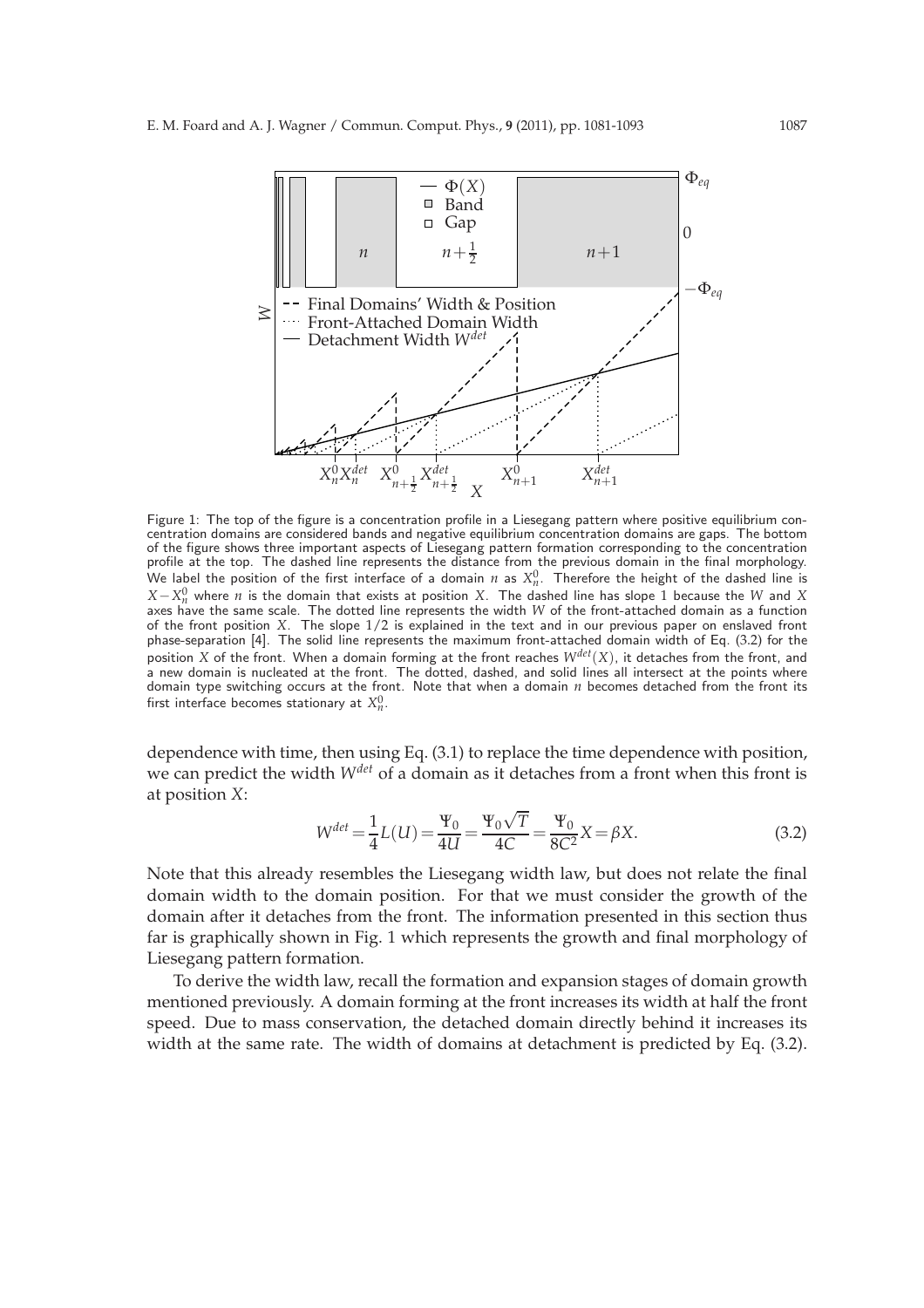The final width of domain *n* is then its detachment width, plus the detachment width of the next domain of opposite material, which we count as  $n+1/2$ . From this we get:

$$
W_n = W_n^{det} + W_{n + \frac{1}{2}}^{det} = \beta X_n^{det} + \beta X_{n + \frac{1}{2}}^{det}.
$$
\n(3.3)

The position of the first interface  $X_n^0$  of domain *n* can be easily found from the detachment position  $X_n^{det}$  by subtracting the width  $W_n^{det}$  of the domain at detachment:

$$
X_n^0 = X_n^{det} - W_n^{det} = (1 - \beta) X_n^{det}.
$$
\n(3.4)

As evident in Fig. 1, the position  $X_{n+1/2}^0$  of the first interface of the next domain, which will be of opposite composition, is simply the position of the current domain's second interface, and is found by adding the current domain's width to its first interface position:

$$
X_{n+\frac{1}{2}}^0 = X_n^0 + W_n. \tag{3.5}
$$

Combining Eqs. (3.3), (3.4), and (3.5), we recover the Liesegang width law:

$$
W_n = \frac{1}{1/2\beta - 1} X_n^0 = \frac{1}{4C^2 / \Psi_0 - 1} X_n^0 = \gamma X_n^0.
$$
 (3.6)

We now derive the spacing law. As seen from Eq. (3.5), the position of the first interface of the subsequent domain scales by a constant factor:

$$
X_{n+\frac{1}{2}}^0 = X_n^0 + W_n = (1+\gamma)X_n^0.
$$
\n(3.7)

Two subsequent domains increase the index *n* by one, and their positions scale by that same factor squared:

$$
X_{n+1}^{0} = (1+\gamma)X_{n+\frac{1}{2}}^{0} = (1+\gamma)^{2}X_{n}^{0}.
$$
\n(3.8)

This gives the Liesegang spacing law

$$
\frac{X_{n+1}^0}{X_n^0} = (1+\gamma)^2 = \frac{1}{(2\beta-1)^2} = \frac{1}{(\Psi_0/4C^2-1)^2}.
$$
\n(3.9)

The position of the band is taken as the boundary between the band and the previous gap. Due to experimental reasons, the location of a Liesegang band is often considered to be at the center of the band, i.e.,  $X_n = X_n^0 + W_n/2$ . Our derivation of the Liesegang time, spacing, and width laws uses the fact that there is some freedom in measuring the positions of the domains *Xn*, as long as all domains are measured consistently. It is clear that the scaling law holds whether one measures the position on the leading or trailing edge of the domain edge. Note that if one definition of the position given by

$$
X_n = X_n^0 + \nu W_n,\tag{3.10}
$$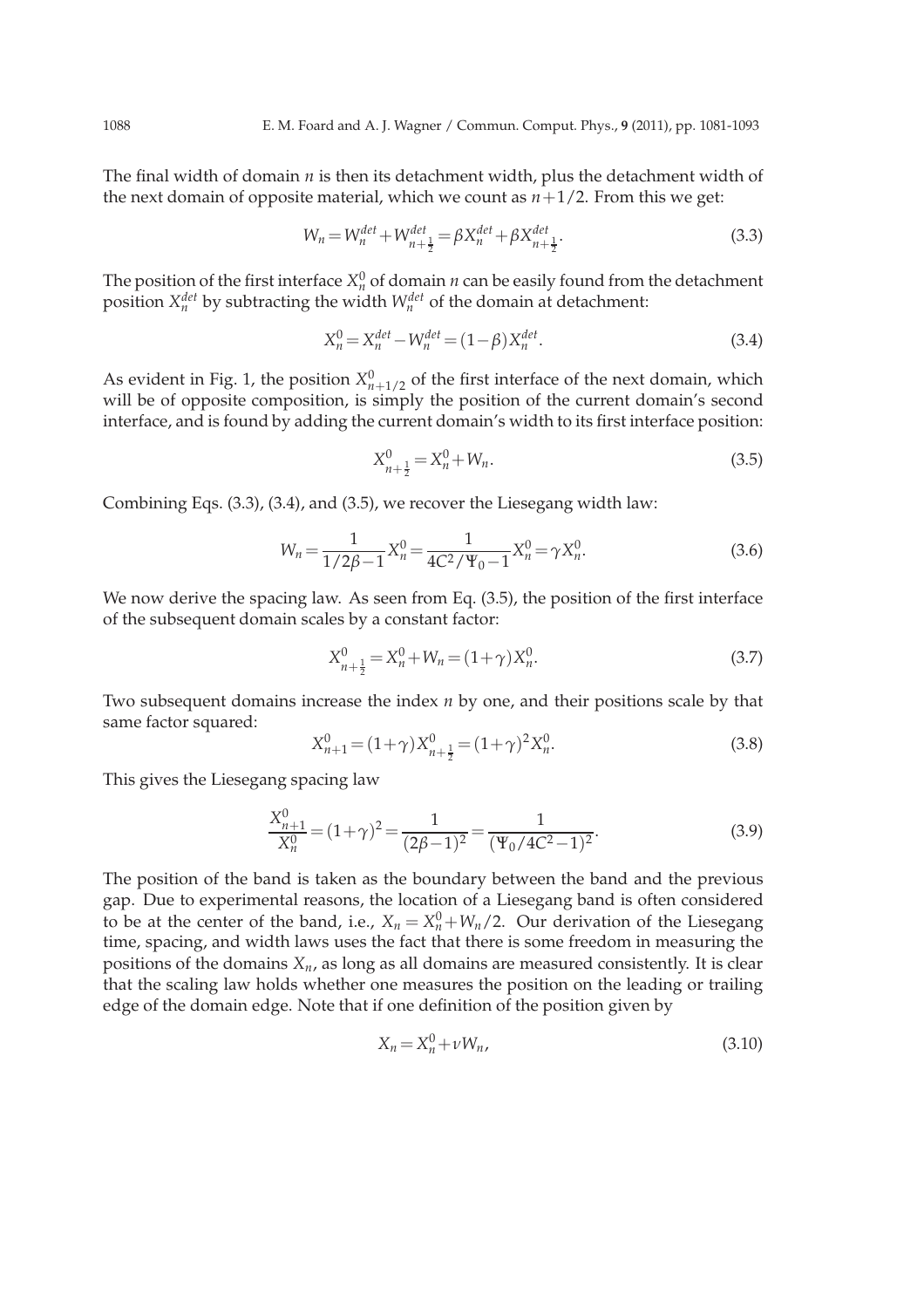obeys the Liesegang laws, then all these definitions of the position will still fulfill the Liesegang spacing laws because:

$$
\frac{X_{n+1}}{X_n} = \frac{X_{n+1}^0 + \nu W_{n+1}}{X_n^0 + \nu W_n} = \frac{(1+\gamma \nu)X_{n+1}^0}{(1+\gamma \nu)X_n^0} = \frac{X_{n+1}^0}{X_n^0}.
$$
\n(3.11)

From Eq. (3.9), we determine that the Liesegang spacing coefficient for this model is:

$$
p = (\Psi_0 / 4C^2 - 1)^{-2} - 1.
$$
\n(3.12)

Note that this expression replaces the Matalon-Packter law, but bears no apparent resemblance to this phenomenological law. For values of  $C > \sqrt{\Psi_0}/2$ , the Liesegang spacing coefficient  $p$  is greater than zero, and many domains will form, generating a Liesegang pattern. For *C* below the critical value  $C^{cr} = \sqrt{\Psi_0}/2 \approx 0.1247$ , no Liesegang patterns will be formed. Instead only two domains continue to grow and no nucleation of new domains occurs. A graphical representation of Eq. (3.12) is shown in Fig. 3. The authors are not aware of any previous purely analytical expressions that accurately predict the spacing coefficient for any Liesegang pattern producing models.

We have now derived all of the laws for Liesegang patterns. Surprisingly there are no free parameters and our analytical expressions completely determine the patterns. It remains to be shown that the approximations made in this analytical derivation do not significantly alter the results. To do this we compare our analytical results to direct numerical simulations of our model.

### **4 Numerical method and results**

In our previous paper we presented a one-dimensional lattice Boltzmann method (LBM) simulation of our model for enslaved phase-separation fronts moving with constant speed. We did this by creating a lattice with spatially dependent control parameters, where the parameters change abruptly at the location of the front. We then advect the material at speed *u* across this stationary front, using carefully constructed inflow and outflow boundary conditions. A Galilean transformation *x* ′→*x*−*ut* of this simulation returns the original model. The simulation was designed this way, because a slow moving abrupt front on a discrete spatial lattice would be stationary for long periods followed by an instantaneous change of position. On the other hand, since the current of material in a LBM simulation is represented by continuous distribution functions, a constant drift speed  $u$  in the drift diffusion of material can be made arbitrarily small. For details on the development of the LBM simulations for enslaved fronts please refer to our previous paper [4]. Here we will only discuss the changes required to implement this method for fronts moving with a non-constant speed.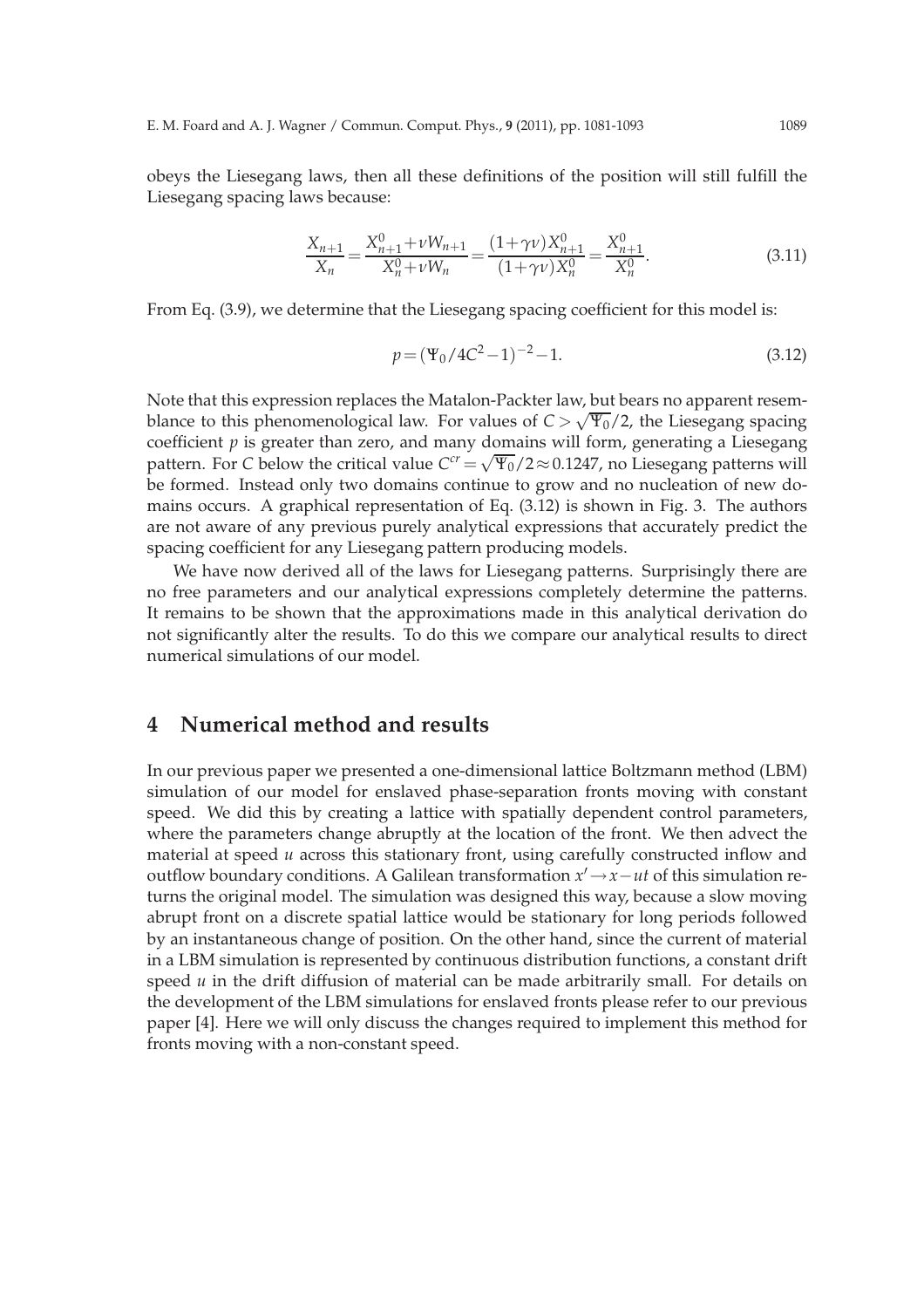#### **4.1 Changes for diffusive fronts and details of implementation**

The method we presented was designed with constant speed fronts in mind, but there was no requirement made that the front speed, and therefore the material advection speed in the LBM simulation, be constant. To implement our model for the diffusive speed front of Eq. (2.8) we make two changes. First, the simulation is started at time  $T = T_0 > 0$  to ensure that the advection speed is finite. Second, the advection speed is recalculated according to Eq. (2.8) at every iteration. To ensure the analytical solution of Eq. (2.7) is applicable, we must use front speeds that are much slower than the speed of a free front. The numerical verification of Eq. (2.7) is given in [4, Fig. 7] and shows that fronts moving at non-dimensional speed of  $U \leq 0.001$  produce domain sizes that agree very well with the prediction. This being the case, we begin our simulation so that the initial front speed is  $U_0$  = 0.001, by setting our simulation start time  $T_0$  =  $(C/U_0)^2$ .

The simulation is initialized with random concentration fluctuations around the symmetrically mixed concentration value of  $\Phi_{in} = 0$ . This results in spinodal decomposition in the region behind the front. These small domains serve to buffer the domains formed by the enslaved front from being adversely effected by any anomalies due to the outflow boundary condition. To increase simulation performance the number of lattice sites is initially rather small, and is dynamically grown to maintain a buffer of small domains.

#### **4.2 Measurements and calculations**

Our goal with these simulations is to verify our analytical predictions of Eqs. (3.6) and (3.9) for the Liesegang laws. We accomplish this by performing simulations with different values of *C*, measuring the width *W<sup>n</sup>* of the *n*th domain formed, and performing a numerical fitting to the equation

$$
W_n = W_0 + Q(1+p)^n,
$$
\n(4.1)

where  $W_0$ ,  $Q$ , and  $p$  are the fitting parameters. This is an alternative form of Eq. (1.1b) with a substitution provided by Eq. (1.1c).

The domain widths are measured by interpolating the sub-lattice position of the zerocrossing of the concentration at an interface, and determining the distance to the sublattice position of the next interface. To ensure that there are sufficient domains to perform meaningful fitting to Eq. (4.1) we track the number of switching events; after 19 switching events have occurred the domain widths and other data, such as the concentration profile, are written out to disk. As explained in the previous section, the two domains directly behind the front are not completely formed, and are not used to find the experimental *p* value. The first domain formed by the front may also be ignored as it can sometimes be induced by the very strong dynamics of spinodal decomposition. This typically leaves 16 alternating domains of  $A$  and  $B$ -type material which can be used for fitting to Eq. (4.1). Example simulation data and *p* fitting are shown in Fig. 2 for the *C*=0.4 data point shown in Fig. 3. The concentration profile is shown in Fig. 2(a), and the width fitting is shown in Fig. 2(b).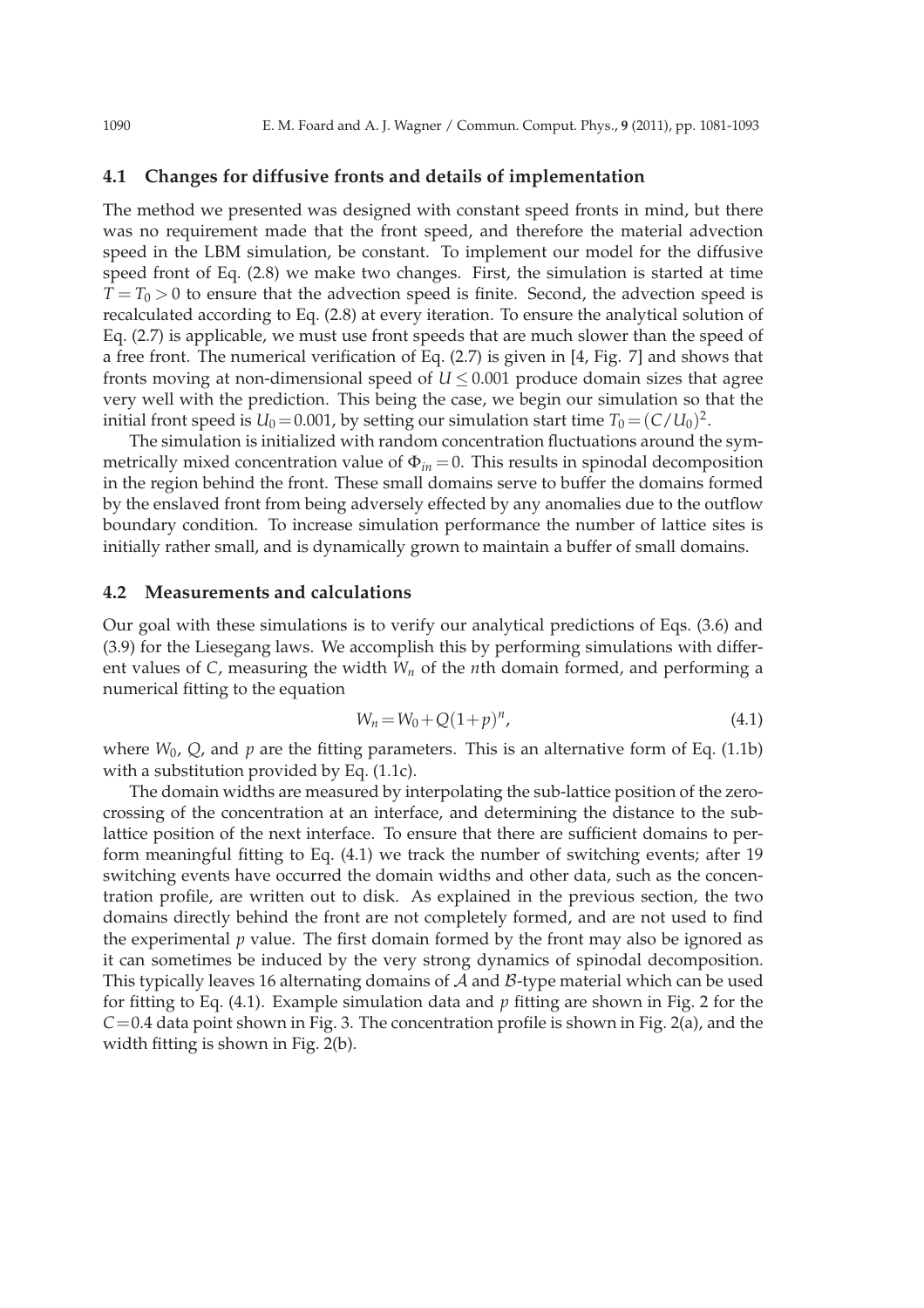

Figure 2: Final data from LBM simulation for  $C = 0.4$ . Subfigure (a) shows an example concentration profile of Liesegang pattern morphology at simulation completion. The offset is due to requiring an initial finite speed and dynamic growing of the simulation. Subfigure (b) shows the fitting of domains widths found in (a) to determine *p*(*C*). Some domains are ignored because they are not formed by the front, but are instead artifacts of the simulation procedure. The width  $W_n$  of domain  $n$  is fitted to the equation  $W_n\!=\!W_0\!+\!Q(1\!+\!p)^n$  to find an experimental value of p to compare to the theoretical prediction of Eq. (3.12). For these data the fitting values are *W*<sub>0</sub> = −1.92468, *Q* = 23.7999, and *p* = 0.212093.

One additional note: the concentration profile of Fig. 2(a) seems to show a very sharp interface. The actual interface width covers approximately ten lattice sites, and is in agreement with the bulk stability requirements outlined by Wagner and Pooley in [11]. The use of the minimum stable interface width increases simulation spatial efficiency. Additionally, the use of smaller interface widths allows a larger time scaling factor *s* to be used which further increases simulation efficiency by calculating a larger time step each iteration [4].

Numerous simulations of the type shown in Fig. 2 were performed for different values of *C* and the corresponding *p* values were measured and compared to the theoretical prediction of Eq. (3.12). These results are shown in Fig. 3 and show excellent agreement. This remarkable agreement suggests that approximations made in the derivation of the analytical results have negligible effect on the final results. This is notable, as no other



Figure 3: Comparison of the theoretical prediction for  $p$  as a function of the free parameter *C* shown in Eq. (3.12). This expression replaces the Matalon-Packter law for this model. The results show excellent agreement of the simulation results with the assumptions made in the derivation of the Liesegang scaling laws for this model. For  $C < C<sup>2</sup>$ *cr* no new domains were nucleated. These data were taken from a series of simulations, the details of which are explained in the text.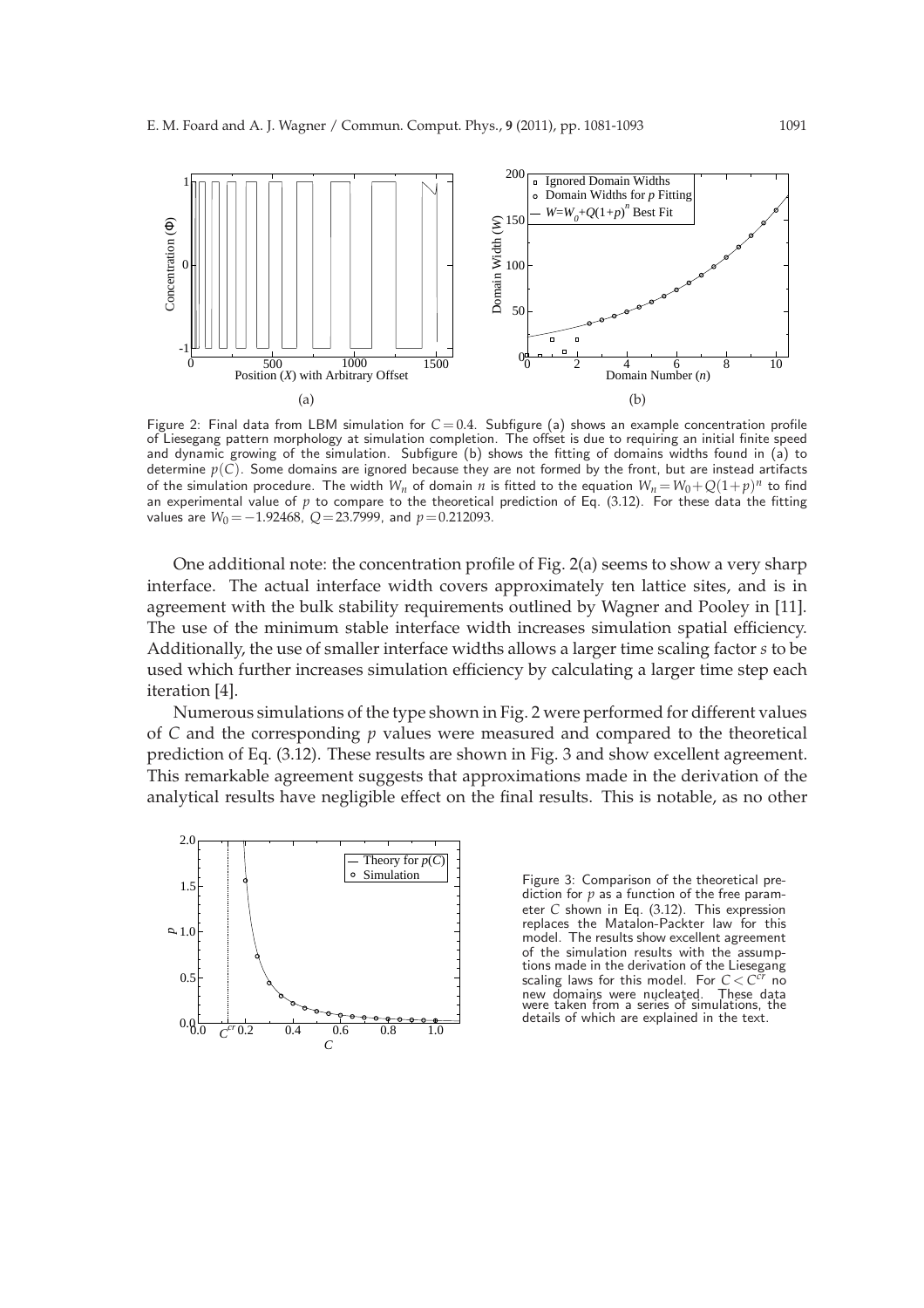Liesegang pattern forming model has an accurate analytical prediction of the Liesegang scaling laws.

### **5 Outlook**

In this paper we have shown that a model for an enslaved phase separation front which moves at diffusive speed  $U = C/\sqrt{T}$  can be used to produce Liesegang patterns. We have done this by deriving the Liesegang time, width and spacing laws from the model. Our analysis includes the determination of the Liesegang spacing coefficient *p* as a function of the front speed parameter *C*. In doing so we determined the values of *C* where Liesegang patterns are produced, and verified this with direct numerical simulations of the model.

For this paper we have chosen the initial material composition to be symmetrically mixed. This corresponds to  $\Phi_{in} = 0$  and allows us to use the analytical result in Eq. (2.7) to determine the Liesegang laws and their constants of proportionality. This model, however, can generate Liesegang patterns for the range of initial concentrations between the spinodal concentrations. An example is shown in Fig. 4 of a Liesegang pattern for asymmetrically mixed initial material generated by this model. The parameters used in this simulation were  $C = 0.5$  and  $\Phi_{in} = -0.3$ . We expect that it will be possible to determine a spacing law for off-critical mixtures, but that is outside the scope of this paper. Additionally, the production of Liesegang patterns by enslaved fronts which move into material with non-zero mixed mobility should be considered. We expect the results to be qualitatively similar, but we are not sure that this case will be amenable to an analytical treatment.



Figure 4: Example concentration profile showing Liesegang patterns formed by an enslaved front moving through<br>material with an initial concentration  $\Phi_{in} = -0.3$ , and a front speed scaling constant  $C = 0.5$ . The profile i shown in subfigure (a) at simulation completion. Subfigure (b) shows fitting the band ( $\mathcal{A}\text{-type}$ ) and gap ( $\mathcal{B}\text{-type}$ ) widths separately to find *p*(*C*) for initial material consisting of a majority *B*-type. Fitting parameters for the bands are *<sup>W</sup>*0=−1.41736, *<sup>Q</sup>*=22.4956, and *<sup>p</sup>*<sup>A</sup> =0.151002. Fitting parameters for the gaps are *<sup>W</sup>*0=−0.449771,  $Q = 36.1552$ , and  $p_B = 0.15435$ . This spacing coefficient is higher than for material which is initially equally mixed  $\Phi_{in}=0$ . As can be seen in Fig. 3, the spacing coefficient for  $C=0.5$  is  $p \approx 0.12$  in the case where  $\Phi_{in}=0$ .